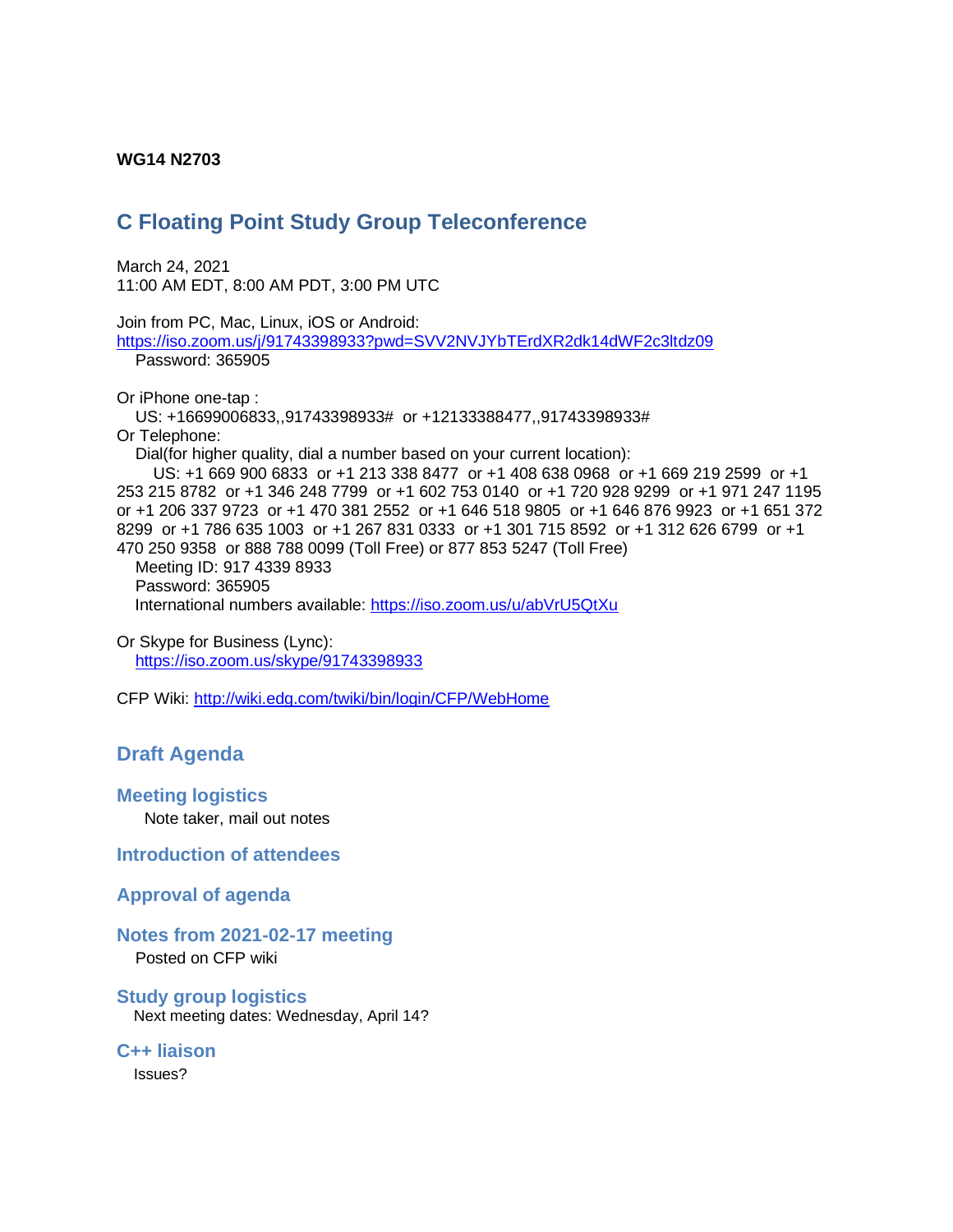## **WG14 meeting report**

# **C23 integration**

Latest C2X drafts:

<http://www.open-std.org/jtc1/sc22/wg14/www/docs/n2596.pdf> <http://www.open-std.org/jtc1/sc22/wg14/www/docs/n2573.pdf> <http://www.open-std.org/jtc1/sc22/wg14/www/docs/n2478.pdf>

Part 1 Part 2 Part 3 Part 4ab Part 5abcd IEC 60559:2020 support

#### **Carry-over action items**

Jim/Fred: Go through all the CFP proposals submitted to ensure they were put in the C standard draft (N2596) correctly.

## **Action items from 2021-02-17 meeting**

 David H.: Look at each use of "numerically equal" and "equivalent" and see what should be changed in the C standard.

• [\[Cfp-interest 1927\] action item: suggest rewordings for F9.2 of n2596.pdf](https://mailman.oakapple.net/pipermail/cfp-interest/2021-February/001941.html) *David Hough CFP*

 David H: Rewrite the conclusion in CFP 1920 so it matches surrounding text and says hypot( $x$ ,  $+-0$ ) is correctly rounded when x is a number along with the CFP 1920 proposed text.

- [\[Cfp-interest 1926\] action item: usage of "when x is a number" in n2596.pdf](https://mailman.oakapple.net/pipermail/cfp-interest/2021-February/001940.html) *David Hough CFP*
- [\[Cfp-interest 1928\] action item: suggest wording for hypot](https://mailman.oakapple.net/pipermail/cfp-interest/2021-February/001942.html) *David Hough CFP*
	- o [\[Cfp-interest 1929\] Re: action item: suggest wording for hypot](https://mailman.oakapple.net/pipermail/cfp-interest/2021-February/001943.html) *Paul Zimmermann* ▪ [\[Cfp-interest 1931\] Re: action item: suggest wording for hypot](https://mailman.oakapple.net/pipermail/cfp-interest/2021-February/001945.html) *Jim Thomas*
	- o [\[Cfp-interest 1930\] Re: action item: suggest wording for hypot](https://mailman.oakapple.net/pipermail/cfp-interest/2021-February/001944.html) *David Hough CFP*

 Fred: Make CFP 1896 into a proposal for WG14 removing the word "NOTE" in change 1, and doing the change questioned in 7.31.8.

o [\[Cfp-interest 1938\] Re: WG14 IEEE 754-C binding meeting minutes 2021/02/17](https://mailman.oakapple.net/pipermail/cfp-interest/2021-February/001952.html) *Fred J. Tydeman*

Fred: Send out the email numbers for handling the CFP 1891 action item.

- **ICfp-interest 1923] Submissions on preferred quantum came up in current** [teleconference](https://mailman.oakapple.net/pipermail/cfp-interest/2021-March/001958.html) *David Hough CFP*
- [\[Cfp-interest 1944\] Fwd: \(SC22WG14.19047\) Preferred quantum exponent for default-initialized](https://mailman.oakapple.net/pipermail/cfp-interest/2021-March/001958.html)  [0](https://mailman.oakapple.net/pipermail/cfp-interest/2021-March/001958.html) *Fred J. Tydeman*
	- o [\[Cfp-interest 1945\] Re: Fwd: \(SC22WG14.19047\) Preferred quantum exponent for](https://mailman.oakapple.net/pipermail/cfp-interest/2021-March/001959.html)  [default-initialized 0](https://mailman.oakapple.net/pipermail/cfp-interest/2021-March/001959.html) *Fred J. Tydeman*

 Fred: When presenting CFP 1891 to WG14, ensure that the hypot case is said to not apply.

 Jim: Submit the document in CFP 1901 to WG14. [N2670](http://www.open-std.org/jtc1/sc22/wg14/www/docs/n2670.pdf) 2021/02/27 Thomas, C23 proposal - zeros compare equal

 Jim: Submit the paper in CFP 1903 to WG14. [N2671](http://www.open-std.org/jtc1/sc22/wg14/www/docs/n2671.pdf) 2021/02/27 Thomas, C23 proposal - negative values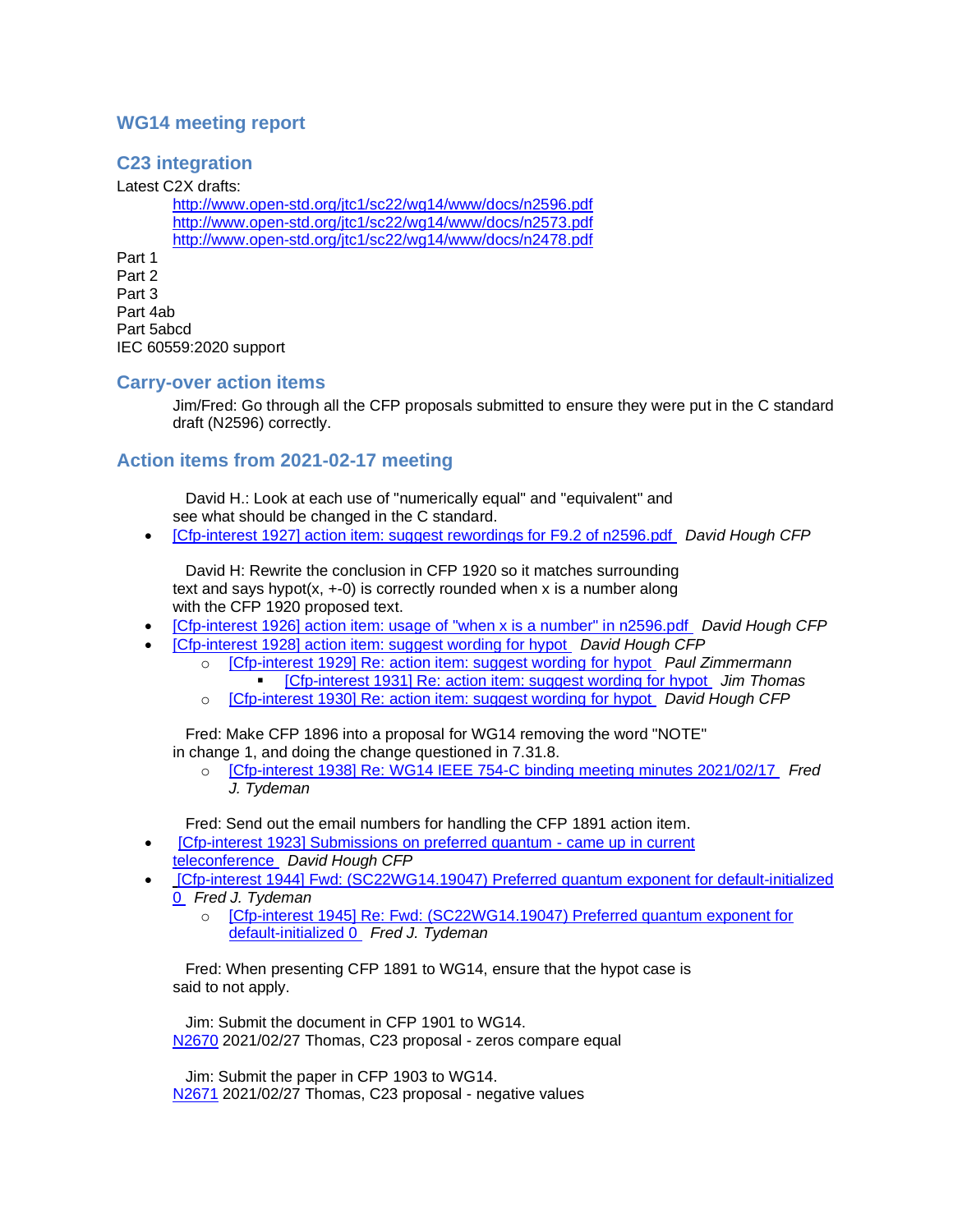David H: Look to see if setpayload{sig} in IEEE 754 says anything about the sign bit.

• [Cfp-interest 1925] [action item: 754-2019 setpayload and setpayloadsig vs. sign bit](https://mailman.oakapple.net/pipermail/cfp-interest/2021-February/001939.html) *David Hough CFP*

Jim: CFP 1908: Change "fk == 0" to "fk = 0".

Jim: CFP 1908: Make a change to put NaNs before infinities: "not

floating point numbers, such as NaNs and (signed or unsigned) infinities." Jim: CFP 1908: Remove the bit-representation paragraph's second

sentence.

 Rajan: Review Jim's update to CFP 1908 before submission to WG14. [N2672](http://www.open-std.org/jtc1/sc22/wg14/www/docs/n2672.pdf) 2021/02/27 Thomas, C23 proposal - 5.2.4.2.2 cleanup

 Mike: Bring forward the IEEE errata (CFP 1914) after removing the third item to CFP before bringing it to IEEE.

> ▪ [\[Cfp-interest 1937\] Re: Errata for IEEE 754-2019](https://mailman.oakapple.net/pipermail/cfp-interest/2021-February/001951.html) *Fred J. Tydeman* ▪ [\[Cfp-interest 1942\] Re: Errata for IEEE 754-2019](https://mailman.oakapple.net/pipermail/cfp-interest/2021-February/001956.html) *Mike Cowlishaw*

 Fred: See if "cr\_" as a prefix is reserved or in the process of being reserved.

[\[Cfp-interest 1936\] Re: WG14 IEEE 754-C binding meeting minutes 2021/02/17](https://mailman.oakapple.net/pipermail/cfp-interest/2021-February/001950.html) *Fred J. Tydeman*

- o [\[Cfp-interest 1939\] Re: WG14 IEEE 754-C binding meeting minutes 2021/02/17](https://mailman.oakapple.net/pipermail/cfp-interest/2021-February/001953.html) *Jim Thomas*
	- [\[Cfp-interest 1940\] cr\\_](https://mailman.oakapple.net/pipermail/cfp-interest/2021-February/001954.html) *Fred J. Tydeman*
	- [\[Cfp-interest 1941\] Re: cr\\_](https://mailman.oakapple.net/pipermail/cfp-interest/2021-February/001955.html) *Jim Thomas*

*Jim: Get permission from WG14 to revise TS 18661-5 along the lines of what is proposed for TS 18661-4 in CFP 1856.*

• *[\[Cfp-interest 1907\] AI re permission for TS 18661-5 revision](https://mailman.oakapple.net/pipermail/cfp-interest/2021-January/001921.html) Jim Thomas*

*Fred: Follow up with the WG14 editor about the changes in CFP 1874.*

*Jim: Combine CFP 1880 and CFP 1885, and update CFP 1885 to address the and/or ambiguity in the first suggested change and put it in the form of a proposal.*

• *[\[Cfp-interest 1908\] AI about 5.2.4.2.2 cleanup](https://mailman.oakapple.net/pipermail/cfp-interest/2021-January/001922.html) Jim Thomas*

## **Other issues**

Range errors

- [\[Cfp-interest 1841\] C math errors](https://mailman.oakapple.net/pipermail/cfp-interest/2020-November/001855.html) *Jim Thomas*
	- o [\[Cfp-interest 1842\] Re:](https://mailman.oakapple.net/pipermail/cfp-interest/2020-November/001856.html) C math errors *Fred J. Tydeman* ▪ [\[Cfp-interest 1843\] Re: C math errors](https://mailman.oakapple.net/pipermail/cfp-interest/2020-November/001857.html) *Jim Thomas*
- [\[Cfp-interest 1873\] Range error](https://mailman.oakapple.net/pipermail/cfp-interest/2020-December/001887.html) *Fred J. Tydeman*
- [\[Cfp-interest 1912\] Re: C math errors](https://mailman.oakapple.net/pipermail/cfp-interest/2021-February/001926.html) *Jim Thomas*
- [\[Cfp-interest 1913\] Re: C math errors](https://mailman.oakapple.net/pipermail/cfp-interest/2021-February/001927.html) *Fred J. Tydeman*

#### Parameterization of interfaces

Floating-point accuracy in C

- [\[Cfp-interest 1932\] Re: Fix the inaccuracy of j0f/y0f/j1f/y1f](https://mailman.oakapple.net/pipermail/cfp-interest/2021-February/001946.html) *Paul Zimmermann*
	- o [\[Cfp-interest 1934\] Re: Fix the inaccuracy of j0f/y0f/j1f/y1f](https://mailman.oakapple.net/pipermail/cfp-interest/2021-February/001948.html) *Vincent Lefevre*
	- o [\[Cfp-interest 1933\] Re: Fix the inaccuracy of j0f/y0f/j1f/y1f](https://mailman.oakapple.net/pipermail/cfp-interest/2021-February/001947.html) *Mike Cowlishaw*